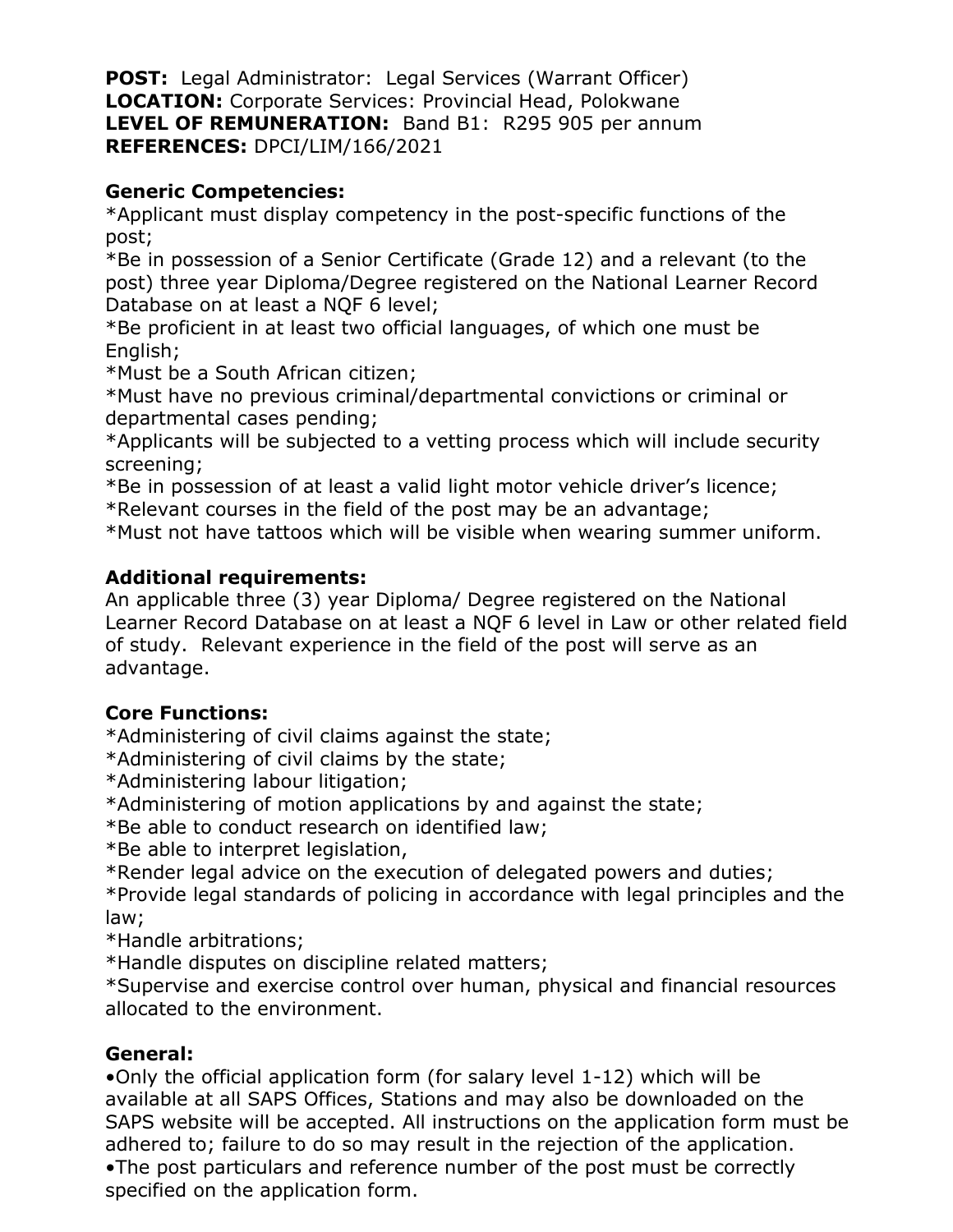•Comprehensive Curriculum Vitae must be submitted together with the application form.

•Certified copies of an applicant's ID document, motor vehicle driver's licence, all educational qualifications obtained together with academic records must be attached to each application.

•Applicants will be subjected to fingerprint screening.

•Persons who retired from the Public Service by taking a severance package, early retirement or for medical reasons, as well as persons with previous convictions, are excluded.

•Appointments will be made in terms of the South African Police Service Act, 1995.

•Applicants appointed under the Police Service Act will be subjected to a medical assessment by a medical practitioner as determined by SAPS prescripts.

•It is the responsibility of the applicants to submit applications timeously to the correct postal/physical/email address as provided below. Failure to which the applications would not be considered.

•The closing date for all applications is **02 April 2021**. Late applications will not be accepted or considered.

•If an applicant is short-listed, it can be expected of him/her to undergo a personal interview and such candidates may be subjected to security clearance.

•Correspondence will be conducted with successful candidates only. If you have not been contacted within 3 months after the closing date of this advertisement, please accept that your application was unsuccessful.

•The South African Police Service is under no obligation to fill a post after advertisement thereof.

•Candidates short-listed for appointment to certain identified posts will be vetted in terms of the Criminal Law (Sexual Offences and related Matters) Amendment Act, 2007 (Act No 32 of 2007) and the children's Act, 2005 (Act No 38 of 2005). A candidate, whose particulars appear in either the National Register of Sex Offenders or Part B of the Child Protection Register, will be disqualified from appointment to the post.

Application forms may be posted or hand delivered to the following addresses:

### **Posted to:**

Lieutenant Colonel Seabi Private Bag X9482 POLOKWANE 0700

### **Hand delivered to:**

Hans van Rensburg Street, Suite 02, 106 Empire Place POLOKWANE